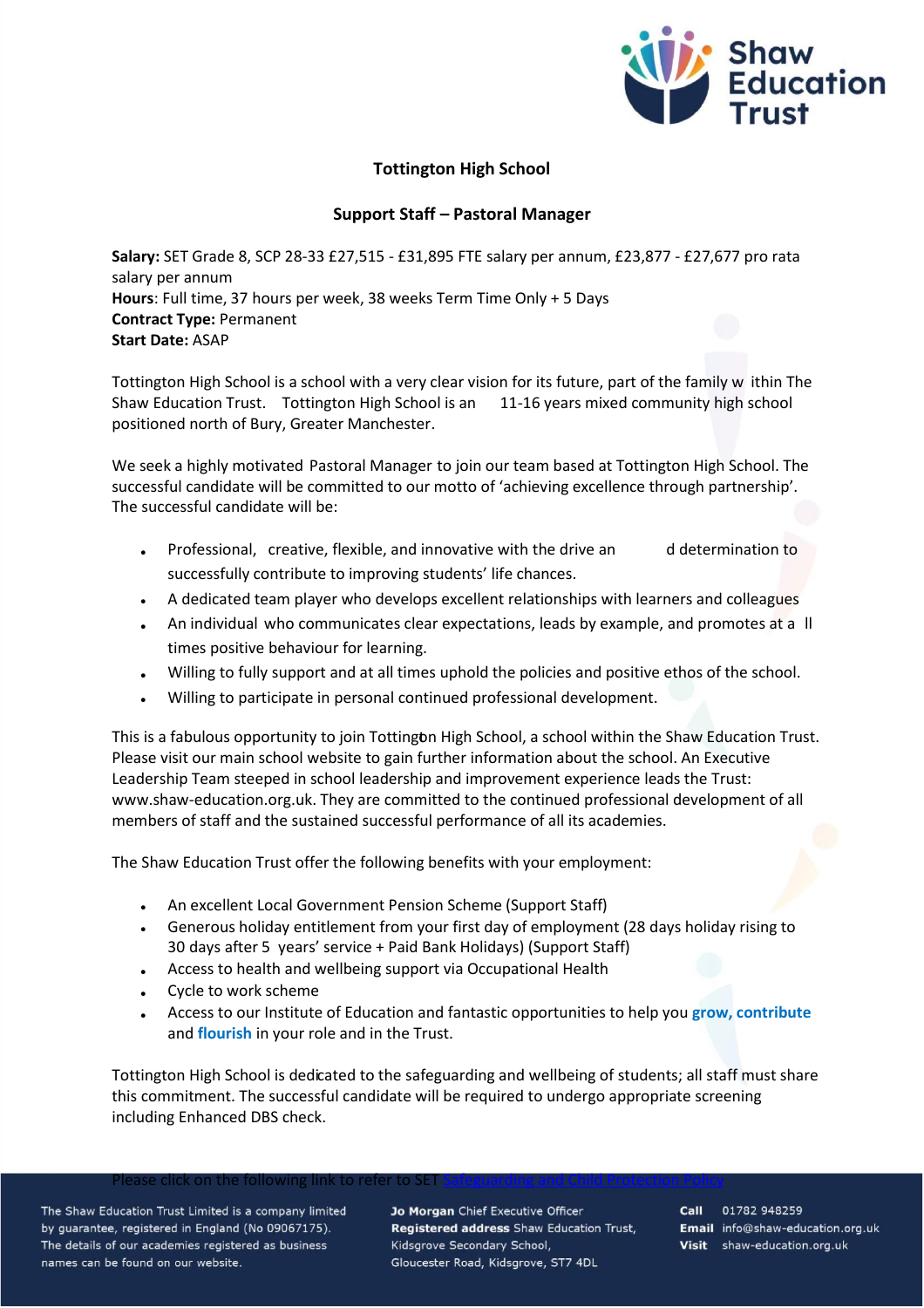For an informal discussion and further information about the post, please email our Headteacher, Mrs Brett: ebrett@tottington.shaw-education.org.uk

Further details and application forms are available from the school website:

<https://www.tottington.bury.sch.uk/current-vacancies/> [o](https://www.tottington.bury.sch.uk/current-vacancies/)r Shaw Education Website: <http://www.shaw-education.org.uk/careers.html>

Should you wish to apply, please return your completed application to nraji@tottington.shaw-education.org.uk

In accordance with our safer recruitment policy CV's will not be accepted

**Closing Date:** 4 th July 2022 at 9am **Interviews:** Week Commencing 4<sup>th</sup> July 2022